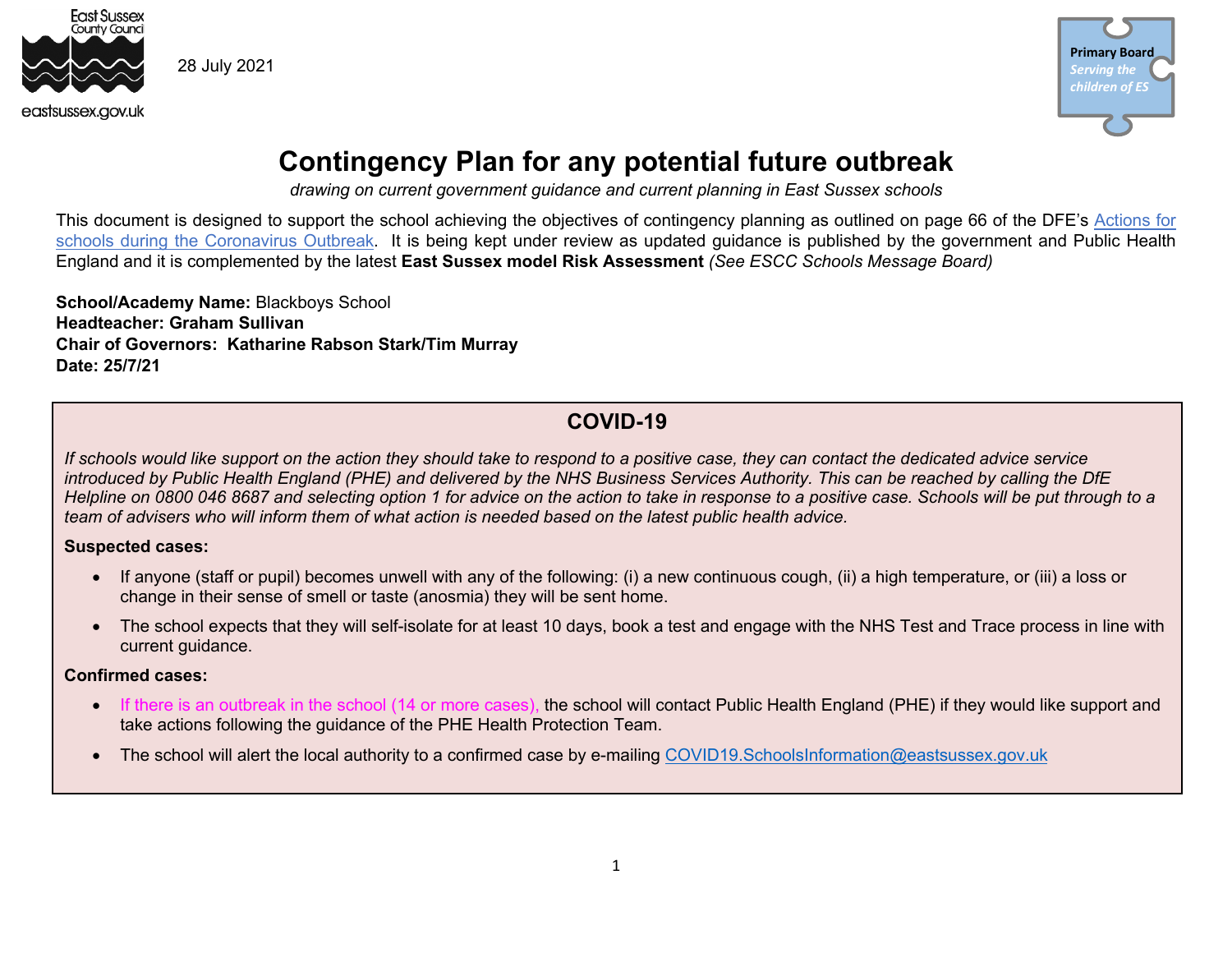



# **Section A – Ensuring school is prepared for a potential outbreak**

|              | <b>Action</b>  | <b>Comments for consideration</b>                                | <b>Issues due to the</b> | Lead                   | <b>Date</b>     | <b>Guidance</b>                                               |
|--------------|----------------|------------------------------------------------------------------|--------------------------|------------------------|-----------------|---------------------------------------------------------------|
|              |                |                                                                  | context of our           |                        | <b>Deadline</b> |                                                               |
|              |                |                                                                  | school                   |                        |                 |                                                               |
| 1            | <b>Keeping</b> | DfE guidance and resources and PHE advice are being<br>$\bullet$ | GS meets regularly       | <b>GS</b>              | <b>Before</b>   | The DfE latest documents and                                  |
|              | leaders        | updated regularly. Consider who will take responsibility         | with specific group      |                        | 2/9/21          | guidance webpage is updated                                   |
|              | and            | for keeping leaders and governors up to date, the                | of Governors             |                        |                 | regularly:                                                    |
|              | governor       | methods they will use and how frequently they will do            |                          |                        |                 | <b>DfE Latest Documents</b>                                   |
|              | s up to        | this.                                                            |                          |                        |                 |                                                               |
|              | date with      | Review Risk Assessments regularly and update as<br>$\bullet$     |                          |                        |                 |                                                               |
|              | governme       | necessary.                                                       |                          |                        |                 | See expectations of schools                                   |
|              | nt             | Ensure that any necessary updates are made to<br>$\bullet$       |                          |                        |                 | in: Actions for schools                                       |
|              | guidance       | published information regarding remote education                 |                          |                        |                 | during the Coronavirus                                        |
|              | and            | Be familiar with the East Sussex Control Plan for<br>$\bullet$   |                          |                        |                 | <b>Outbreak</b>                                               |
|              | advice         | COVID-19                                                         |                          |                        |                 |                                                               |
|              |                | Ensure that a contingency plan exists and has been<br>$\bullet$  |                          |                        |                 | Local authorities, directors of                               |
|              |                | checked for how the school would operate if there was            |                          |                        |                 | public health (DsPH)                                          |
|              |                | an outbreak in the school or local area                          |                          |                        |                 | and PHE health protection                                     |
|              |                |                                                                  |                          |                        |                 | teams (HPTs) can recommend                                    |
|              |                |                                                                  |                          |                        |                 | measures described here in                                    |
|              |                |                                                                  |                          |                        |                 | individual education and                                      |
|              |                |                                                                  |                          |                        |                 | childcare settings - or a small                               |
|              |                |                                                                  |                          |                        |                 | cluster of settings - as part of                              |
|              |                |                                                                  |                          |                        |                 | their outbreak management<br>responsibilities. Where there is |
|              |                |                                                                  |                          |                        |                 | a need to address more                                        |
|              |                |                                                                  |                          |                        |                 | widespread issues across an                                   |
|              |                |                                                                  |                          |                        |                 | area, ministers will take                                     |
|              |                |                                                                  |                          |                        |                 | decisions on an area-by-area                                  |
|              |                |                                                                  |                          |                        |                 | basis.                                                        |
| $\mathbf{2}$ | <b>Ensure</b>  |                                                                  | Continuation of          | $\overline{\text{GS}}$ | Ongoing         | Comply with Government                                        |
|              | control        | Now that social distancing and bubbles are no longer             | practices from           | and                    | from            | Health and Safety Guidance -                                  |
|              | measures       | recommended in schools, ensure the following measures            | before Summer            | classte                | 2/9/21          | Staff should be aware and are                                 |
|              | are in         | are adhered to:                                                  | holidays                 | achers                 |                 | aware of the COVID-19:                                        |
|              | place to       |                                                                  |                          |                        |                 | cleaning of non-healthcare                                    |
|              | avoid          | Hand hygiene:                                                    |                          |                        |                 | settings outside the home                                     |
|              | school or      |                                                                  |                          |                        |                 | which should be followed in                                   |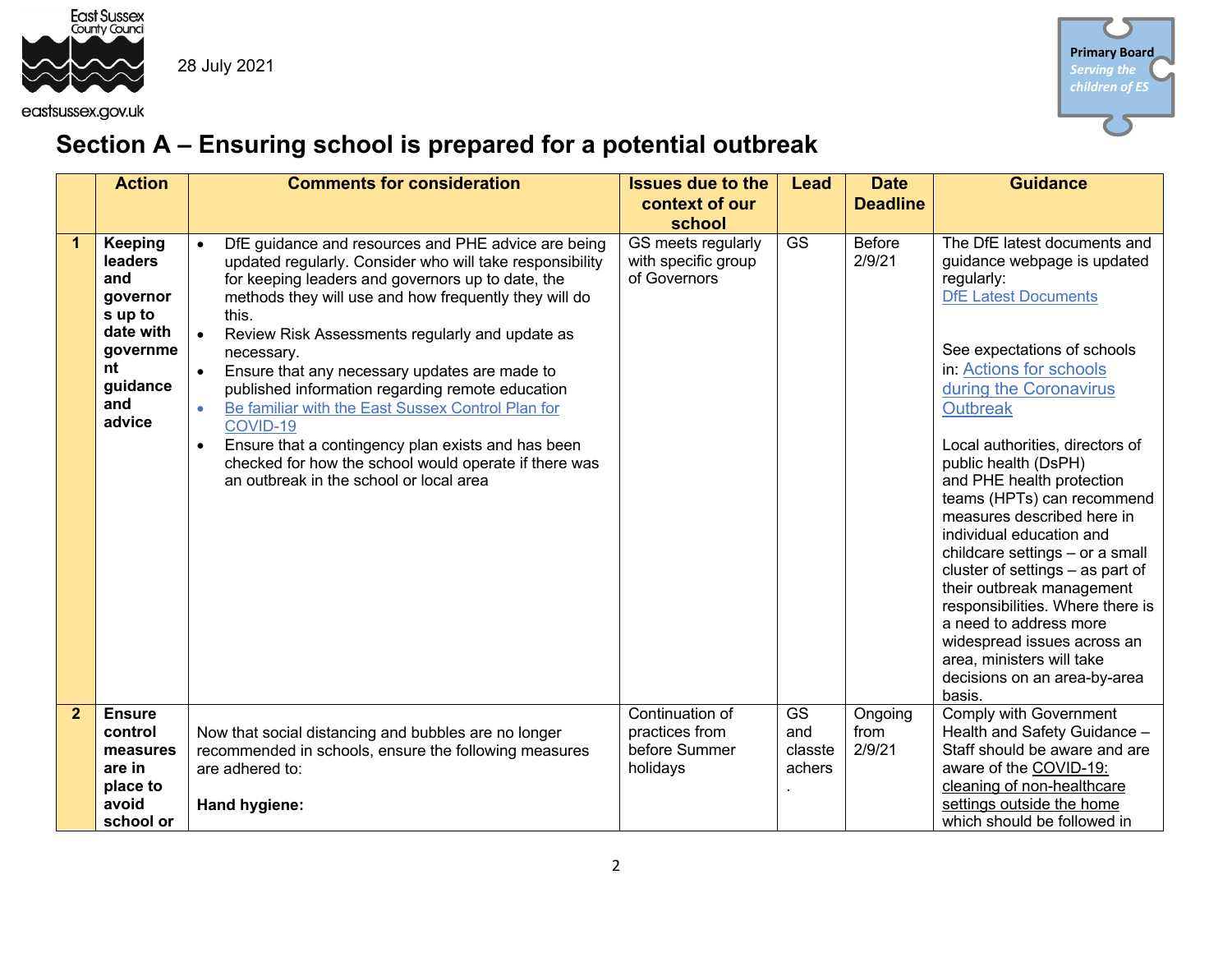



| local<br>outbreaks                                           | Frequent and thorough hand cleaning is regular practice.<br>The school ensures that pupils clean their hands regularly<br>with soap and water or hand sanitiser.<br>Ensure sufficient and proportionate handwashing supplies<br>and cleaning materials are available. Where a sink is not<br>nearby, provide hand sanitiser in classrooms and other<br>learning environments |                                        |                | the event of a suspected or<br>confirmed case |
|--------------------------------------------------------------|------------------------------------------------------------------------------------------------------------------------------------------------------------------------------------------------------------------------------------------------------------------------------------------------------------------------------------------------------------------------------|----------------------------------------|----------------|-----------------------------------------------|
|                                                              | <b>Respiratory hygiene:</b>                                                                                                                                                                                                                                                                                                                                                  |                                        |                |                                               |
|                                                              | The 'catch it, bin it, kill it' approach continues to be adhered<br>to in school.                                                                                                                                                                                                                                                                                            |                                        |                |                                               |
|                                                              | <b>Cleaning:</b>                                                                                                                                                                                                                                                                                                                                                             |                                        |                |                                               |
|                                                              | Areas and equipment are cleaned regularly with a particular<br>focus on frequently touched surfaces                                                                                                                                                                                                                                                                          |                                        |                |                                               |
|                                                              | <b>Ventilation:</b>                                                                                                                                                                                                                                                                                                                                                          |                                        |                |                                               |
|                                                              | The school will be well ventilated and windows and doors<br>opened to create air flow.                                                                                                                                                                                                                                                                                       |                                        |                |                                               |
|                                                              | Any poorly ventilated spaces will be identified in the risk<br>assessment and steps taken to improve fresh air low in<br>these areas, giving particular consideration to when holding<br>events where visitors such as parents are on site.                                                                                                                                  |                                        |                |                                               |
|                                                              | Adjust any mechanical ventilation systems to increase the<br>ventilation rate where possible.                                                                                                                                                                                                                                                                                |                                        |                |                                               |
| 3<br>Reintrodu<br>ce<br>asympto<br>matic<br>testing<br>sites | Communicate clearly to staff if there is a need to increase<br>the use of home testing by staff, pupils and students in<br>secondary schools and colleges.                                                                                                                                                                                                                   | Not applicable as a<br>primary school. | $\blacksquare$ |                                               |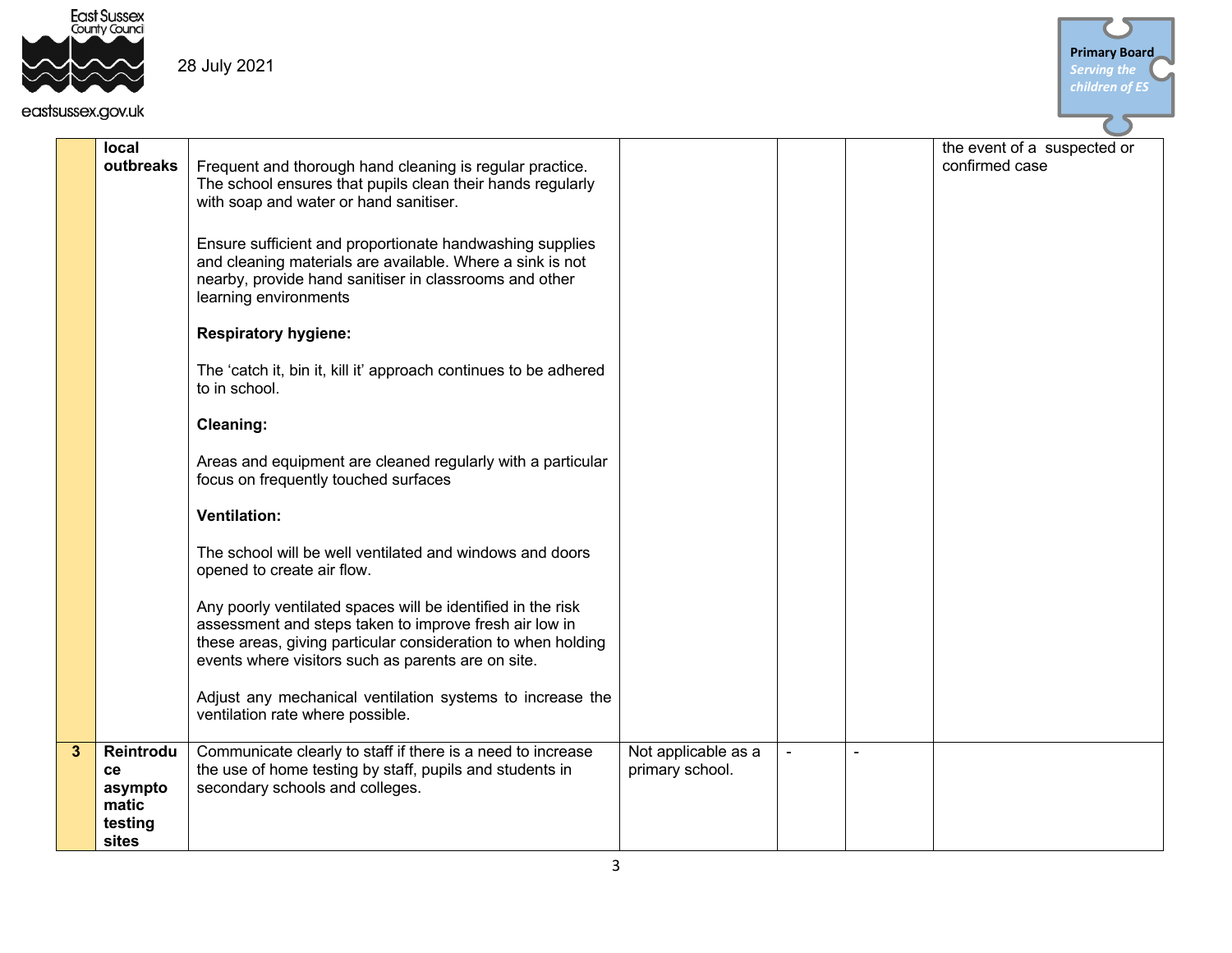



|                        | (ATS) if<br>this is<br>advised<br>for<br>settings<br>in the<br>area | Consider how ATS could be implemented in a way that<br>does not negatively impact on the education they provide to<br>the pupils                                                                                                                                                                                                                                                                                                                                                                                                                                                                                                                                                                                                                                                                                                                                                                                                                                                                                                                                                                                                                                                                                                                                                  |                                                                                                                                              |           |                       |                                                                                                                                                                                                                                                                                                                                                                                                                                                                                                                                                                                                                                                                                                                                                                                                                                                                                                  |
|------------------------|---------------------------------------------------------------------|-----------------------------------------------------------------------------------------------------------------------------------------------------------------------------------------------------------------------------------------------------------------------------------------------------------------------------------------------------------------------------------------------------------------------------------------------------------------------------------------------------------------------------------------------------------------------------------------------------------------------------------------------------------------------------------------------------------------------------------------------------------------------------------------------------------------------------------------------------------------------------------------------------------------------------------------------------------------------------------------------------------------------------------------------------------------------------------------------------------------------------------------------------------------------------------------------------------------------------------------------------------------------------------|----------------------------------------------------------------------------------------------------------------------------------------------|-----------|-----------------------|--------------------------------------------------------------------------------------------------------------------------------------------------------------------------------------------------------------------------------------------------------------------------------------------------------------------------------------------------------------------------------------------------------------------------------------------------------------------------------------------------------------------------------------------------------------------------------------------------------------------------------------------------------------------------------------------------------------------------------------------------------------------------------------------------------------------------------------------------------------------------------------------------|
| $\boldsymbol{\Lambda}$ | <b>Possible</b><br>attendanc<br>e<br>restrictio<br>ns               | High-quality remote education should be provided for all<br>pupils or students not attending.<br>In all circumstances, priority should continue to be given to<br>vulnerable children and young people and children of critical<br>workers to attend to their normal timetables.<br>Speak with parents to ensure lists of priority groups are up<br>to date (CiN, CP plan, CLA, otherwise vulnerable, EHCP<br>and the children of critical workers so that they can be<br>invited to continue attending school in the case of a closure<br>Early years settings<br>If attendance restrictions are needed, vulnerable children<br>and children of critical workers should be allowed to attend.<br>Primary schools<br>If some attendance restrictions are needed, all vulnerable<br>children, children of critical workers, children in reception,<br>year 1 and year 2 should still be allowed to attend.<br>If, by exception, attendance is restricted further, vulnerable<br>children and children of critical workers should still be<br>allowed to attend.<br>Middle schools<br>Middle schools (with some primary and secondary year<br>groups) may need to adopt a combined approach<br>depending on the restrictions in primary and secondary<br>schools in the local area. | Use of Oak National<br>Academy for remote<br>learning.<br><b>Follow Primary</b><br><b>Schools Guidance</b><br>for attendance if<br>necessary | <b>GS</b> | When<br>Necessar<br>y | Attendance restrictions should<br>only ever be considered as a<br>last resort. in extreme<br>circumstances and as a last<br>resort.<br>If attendance restrictions are<br>advised across an area, the<br>government will publish<br>detailed operational guidance<br>for settings.<br>Early years and primary<br>settings should be prioritised<br>to continue to operate as<br>normal. Restrictions on<br>attendance may need to vary<br>depending on whether<br>provision will be operating<br>during school term-time and/or<br>school holidays, when schools<br>are otherwise closed to ensure<br>sufficient childcare provision<br>remains available to those that<br>need it most. Therefore, the<br>advice outlined above could<br>be subject to change. Further<br>advice will be provided should<br>this be the case.<br>Full detail on remote education<br>expectations and the support |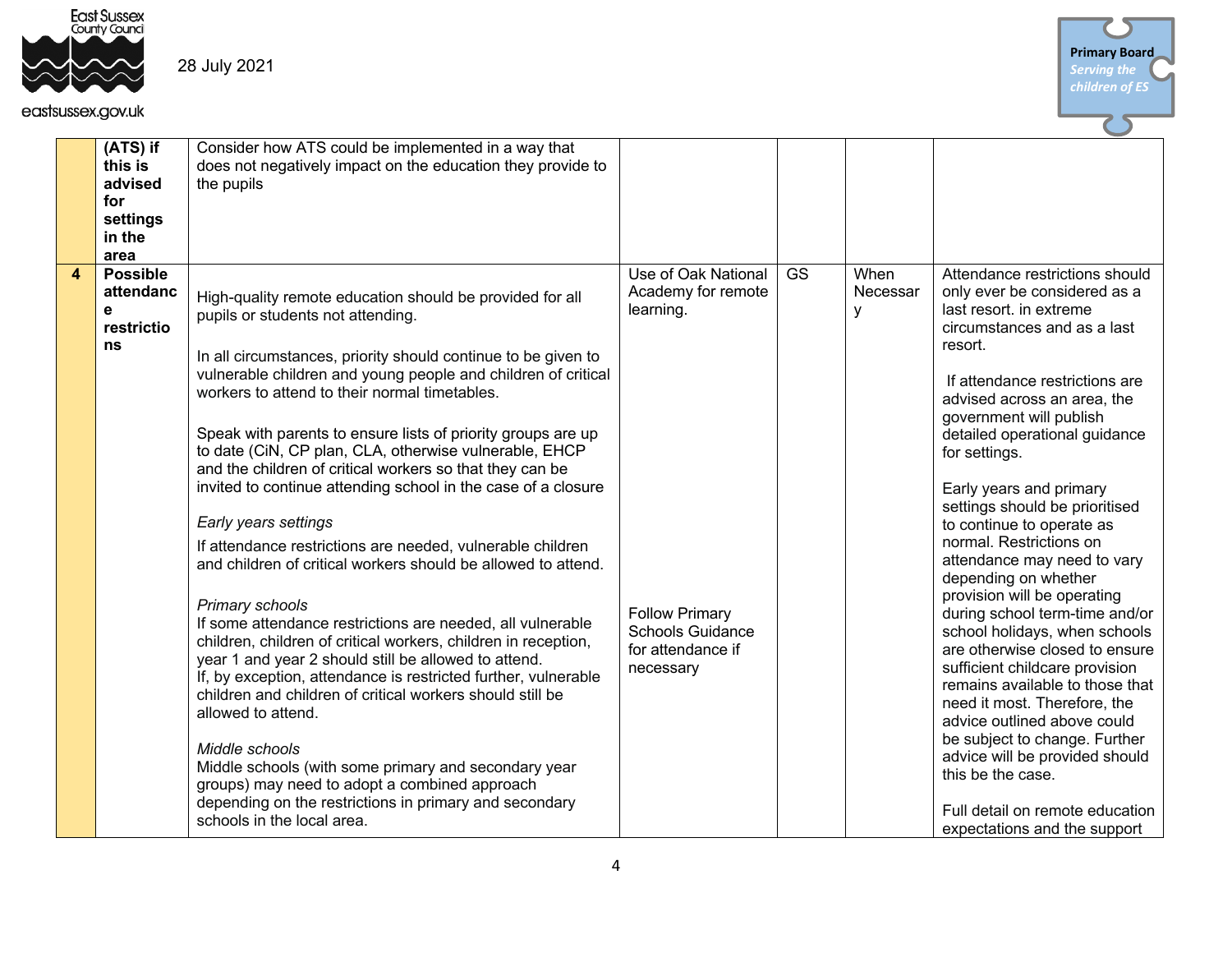

#### eastsussex.gov.uk



*Secondary schools* If some attendance restrictions are needed, all vulnerable children and young people, children of critical workers, pupils in years 10, 11, 12 and 13, and other pupils who were due to take external exams this academic year should still be allowed to attend.

If, by exception, attendance is restricted further, vulnerable children and young people and children of critical workers should still be allowed to attend.

*Special schools and special post-16 institutions* DfE's attendance expectations in special schools will remain in line with the equivalent age groups in mainstream schools.

In exceptional circumstances, special schools and special post-16 institutions may encounter circumstances where they cannot provide their usual interventions and provision at adequate staffing ratios, or with staff with vital specialist training. In these circumstances, they should seek to resume as close as possible to the specified provision for the child or young person as soon as possible. Where attendance is mandatory, full-time provision should be provided.

*Out-of-school settings and wraparound childcare* If attendance restrictions are needed, vulnerable children and young people should be allowed to attend. For all other children, parents and carers should only be allowed to access these providers for face-to-face provision for their children for a limited set of essential purposes, such as to allow them to go to or seek work, attend a medical appointment, or undertake education and training.

*Summer schools (delivered under DfE's summer school funding scheme)* In most circumstances, children should be allowed to attend summer schools as planned.

available to schools, colleges and FE providers is available at Get help with remote education.

Follow this guidance for BC and ASC if necessary.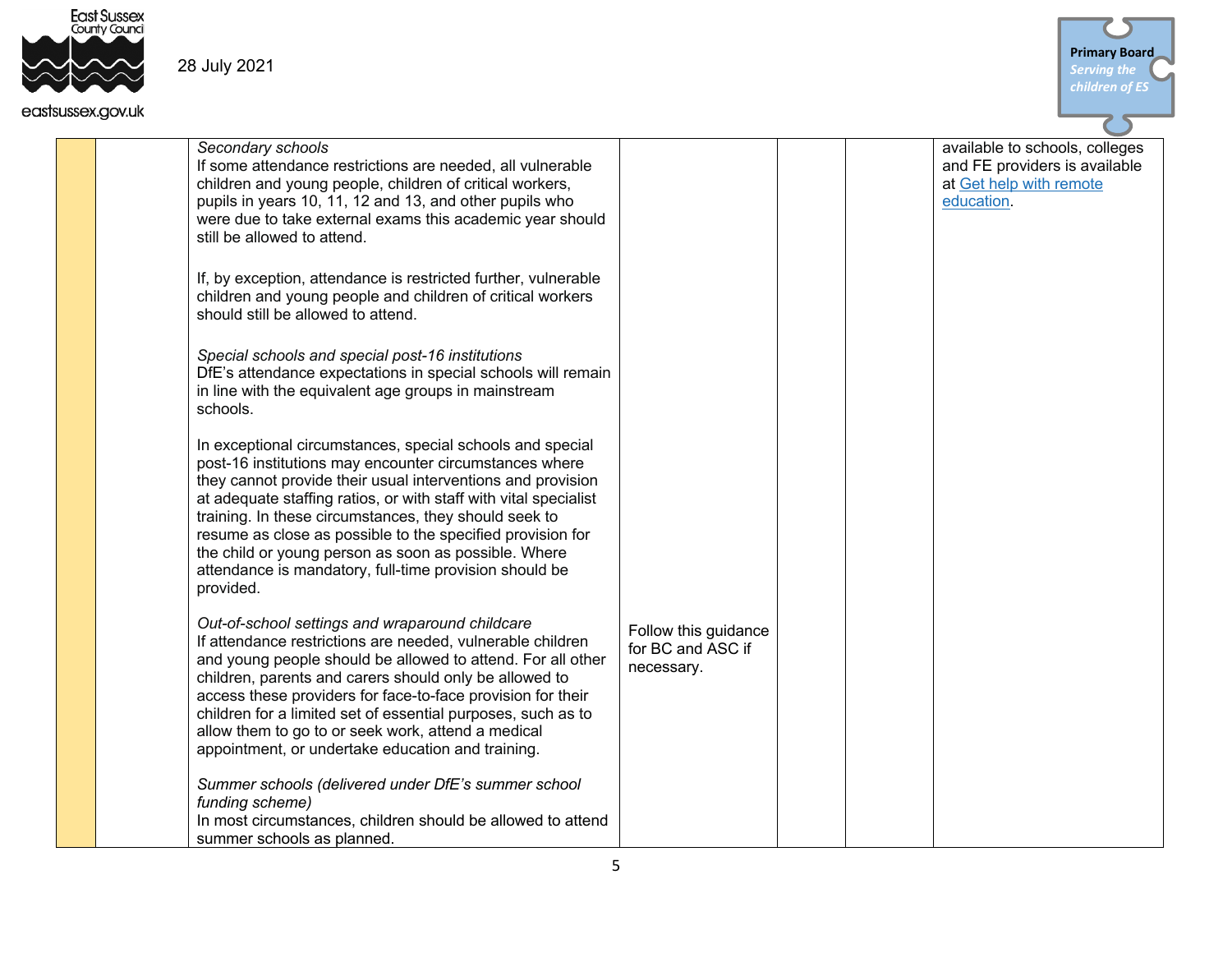



| JSISUSSEX.GOV.UK              |                                                                                                                                                                                                                                                                                                                                                                                                                                                                                                                                                                                                                                                                                                                                                                                                                                                                                                                                                                                                                                                                                                                                                                                                            |                                                                                                                                                                                              |    |                   |                                                                                                                                                                                                                                                                                                                                                                                     |
|-------------------------------|------------------------------------------------------------------------------------------------------------------------------------------------------------------------------------------------------------------------------------------------------------------------------------------------------------------------------------------------------------------------------------------------------------------------------------------------------------------------------------------------------------------------------------------------------------------------------------------------------------------------------------------------------------------------------------------------------------------------------------------------------------------------------------------------------------------------------------------------------------------------------------------------------------------------------------------------------------------------------------------------------------------------------------------------------------------------------------------------------------------------------------------------------------------------------------------------------------|----------------------------------------------------------------------------------------------------------------------------------------------------------------------------------------------|----|-------------------|-------------------------------------------------------------------------------------------------------------------------------------------------------------------------------------------------------------------------------------------------------------------------------------------------------------------------------------------------------------------------------------|
|                               | Facilities and activities should reflect any local or national<br>restrictions.<br>If attendance restrictions are needed as a last resort, the<br>academic element of the programme may need to be<br>delivered remotely.<br>Where vulnerable children and young people are absent,<br>education settings should:<br>follow up with the parent or carer, working with the local<br>authority and social worker (where applicable), to<br>explore the reason for absence and discuss their<br>concerns<br>encourage the child or young person to attend<br>educational provision, working with the local authority<br>and social worker (where applicable), particularly where<br>the social worker and the Virtual School Head (where<br>applicable) agrees that the child or young person's<br>attendance would be appropriate<br>focus the discussions on the welfare of the child or<br>young person and ensuring that the child or young<br>person is able to access appropriate education and<br>support while they are at home<br>have in place procedures to maintain contact, ensure<br>they are able to access remote education support, as<br>required, and regularly check if they are doing so | As per normal<br>attendance<br>producers.                                                                                                                                                    |    |                   |                                                                                                                                                                                                                                                                                                                                                                                     |
| <b>Staffing</b><br>$\sqrt{5}$ | If supply staff are in school to cover teacher absence,<br>$\bullet$<br>communicate expectations if the school was to close<br>Put plans in place for how staff will work with the<br>$\bullet$<br>children of critical workers and vulnerable pupils in the<br>case of a school closure<br>Consider different staffing scenarios.<br>$\bullet$<br>Update staff/governors accordingly.<br>$\bullet$<br>Ensure that risk assessments, plans and provision for<br>$\bullet$<br>individuals (staff and/or pupils) who are classified as<br>clinically vulnerable or clinically extremely<br>vulnerable are in line with the latest guidance                                                                                                                                                                                                                                                                                                                                                                                                                                                                                                                                                                   | If school closure, we<br>revert to previous 2<br>lockdown methods<br>of blended remote<br>learning, with<br>Critical workers and<br>vulnerable children<br>in hall with<br>timetabled staff. | GS | When<br>necessary | Clinically extremely vulnerable<br>(CEV) people are advised, as<br>a minimum, to follow the same<br>guidance as everyone else. It<br>is important that everyone<br>adheres to this guidance,<br>but CEV people may wish to<br>think particularly carefully<br>about the additional<br>precautions they can continue<br>to take. Further information<br>can be found in the guidance |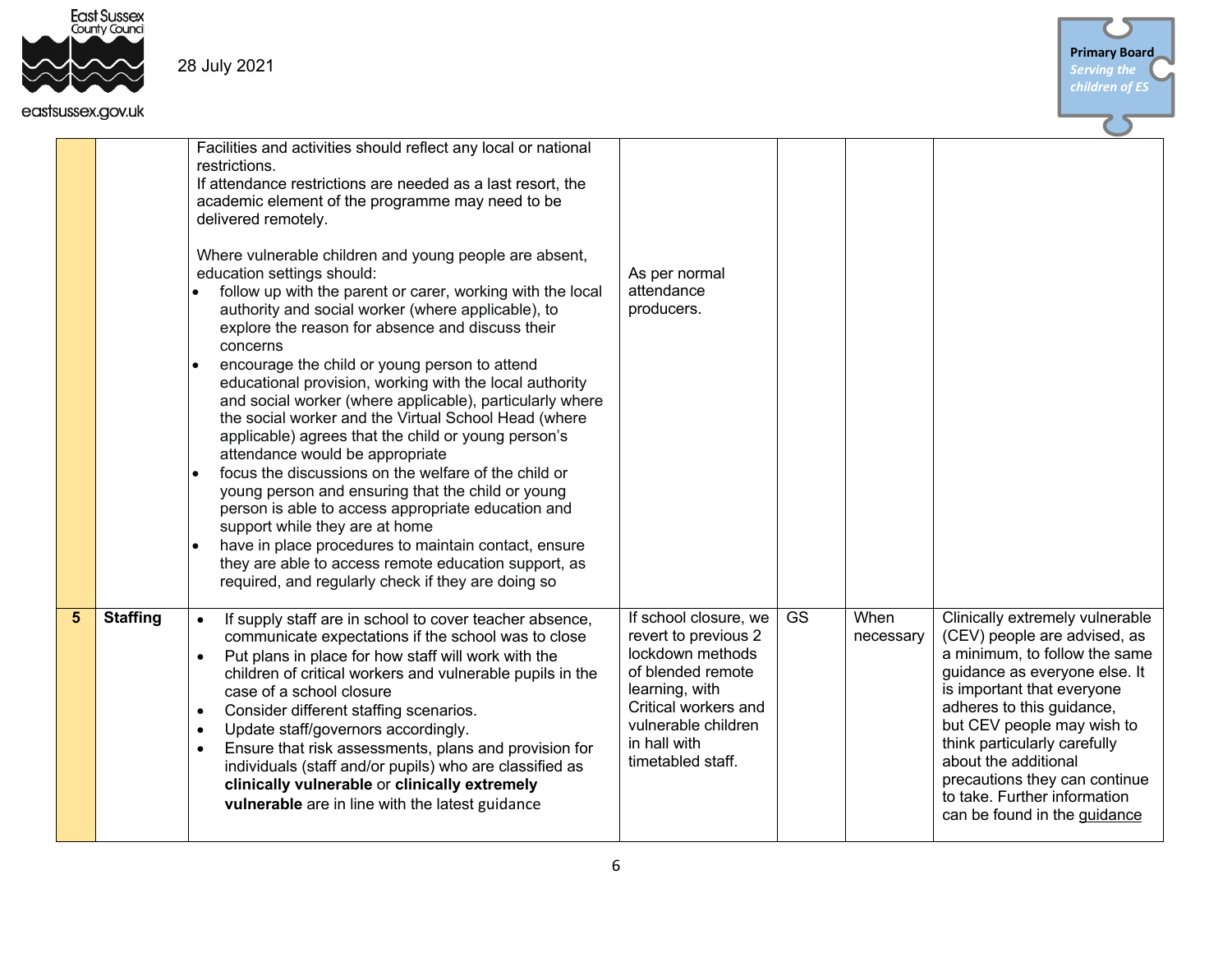



|   | isussex.gov.uk                                                                 |                                                                                                                                                                                                                                                                                                                                                                                                                                                                                                                                                                                                                                                                                                                                                                                                                                                                                                                                                                                                                                                                                                                                                                                 |                                                                                                                                                                             |           |                       |                                                                                                                                                                                                                                                                                                                                                                                                                                                                                                                                                                                                                                                                   |
|---|--------------------------------------------------------------------------------|---------------------------------------------------------------------------------------------------------------------------------------------------------------------------------------------------------------------------------------------------------------------------------------------------------------------------------------------------------------------------------------------------------------------------------------------------------------------------------------------------------------------------------------------------------------------------------------------------------------------------------------------------------------------------------------------------------------------------------------------------------------------------------------------------------------------------------------------------------------------------------------------------------------------------------------------------------------------------------------------------------------------------------------------------------------------------------------------------------------------------------------------------------------------------------|-----------------------------------------------------------------------------------------------------------------------------------------------------------------------------|-----------|-----------------------|-------------------------------------------------------------------------------------------------------------------------------------------------------------------------------------------------------------------------------------------------------------------------------------------------------------------------------------------------------------------------------------------------------------------------------------------------------------------------------------------------------------------------------------------------------------------------------------------------------------------------------------------------------------------|
|   |                                                                                | Regularly update the school staffing audit as situations<br>$\bullet$<br>may change<br>Revise school induction programme to ensure NQTs /<br>$\bullet$<br>new staff are informed of expectations and processes<br>should a local outbreak occur<br>Have clear processes in place for in school and remote<br>$\bullet$<br>education should a member of staff have a positive<br>result from the PCR home tests. Consider how the<br>workload could be shared if teachers are unable to<br>educate remotely                                                                                                                                                                                                                                                                                                                                                                                                                                                                                                                                                                                                                                                                      | HS to inform ECT<br><b>FR</b><br>GS to teach initially<br>and then look to<br>employ supply                                                                                 |           |                       | on protecting people who<br>are CEV from COVID-19.                                                                                                                                                                                                                                                                                                                                                                                                                                                                                                                                                                                                                |
| 6 | Infection<br>preventio<br>n and<br>control in<br>the case<br>of an<br>outbreak | Be prepared that, if there is an outbreak in a setting or if<br>central government offers the area an enhanced response<br>package, a director of public health might advise a setting to<br>temporarily reintroduce some control measures.<br>If it becomes necessary to reintroduce 'bubbles' for a<br>temporary period, the school should have a plan in place to<br>quickly and efficiently reduce mixing between groups,<br>including communication to parents prepared.<br>If there is an outbreak in the school or local area, be<br>prepared to communicate to staff and pupils in secondary<br>schools that face coverings may need to temporarily be<br>worn in communal areas and/or students.<br>The use of face coverings should be balanced with the<br>benefits in managing transmission.<br>Transparent face coverings, which may assist<br>communication with someone who relies on lip reading,<br>clear sound or facial expression to communicate, can also<br>be worn.<br>NHS Test and Trace will work with the positive case to<br>identify close contacts. Contacts from a school setting will<br>only be traced by NHS Test and Trace where the positive | Use of Governor<br>group to discuss<br>necessary changes.<br>Staff WhatsApp<br>group to<br>communicate with<br>staff.<br>Use of ParentMail to<br>communicate to<br>parents. | <b>GS</b> | When<br>Necessar<br>У | The government no longer<br>recommends that it is<br>necessary to keep children in<br>consistent groups ('bubbles').<br>This means that bubbles will<br>not need to be used for any<br>summer provision (for<br>example, summer schools) or<br>in schools from the autumn<br>term.<br>From 16 August 2021, children<br>under the age of 18 years old<br>will no longer be required to<br>self-isolate if they are<br>contacted by NHS Test and<br>Trace as a close contact of a<br>positive COVID-19 case.<br>Instead, children will be<br>contacted by NHS Test and<br>Trace, informed they have<br>been in close contact with a<br>positive case and advised to |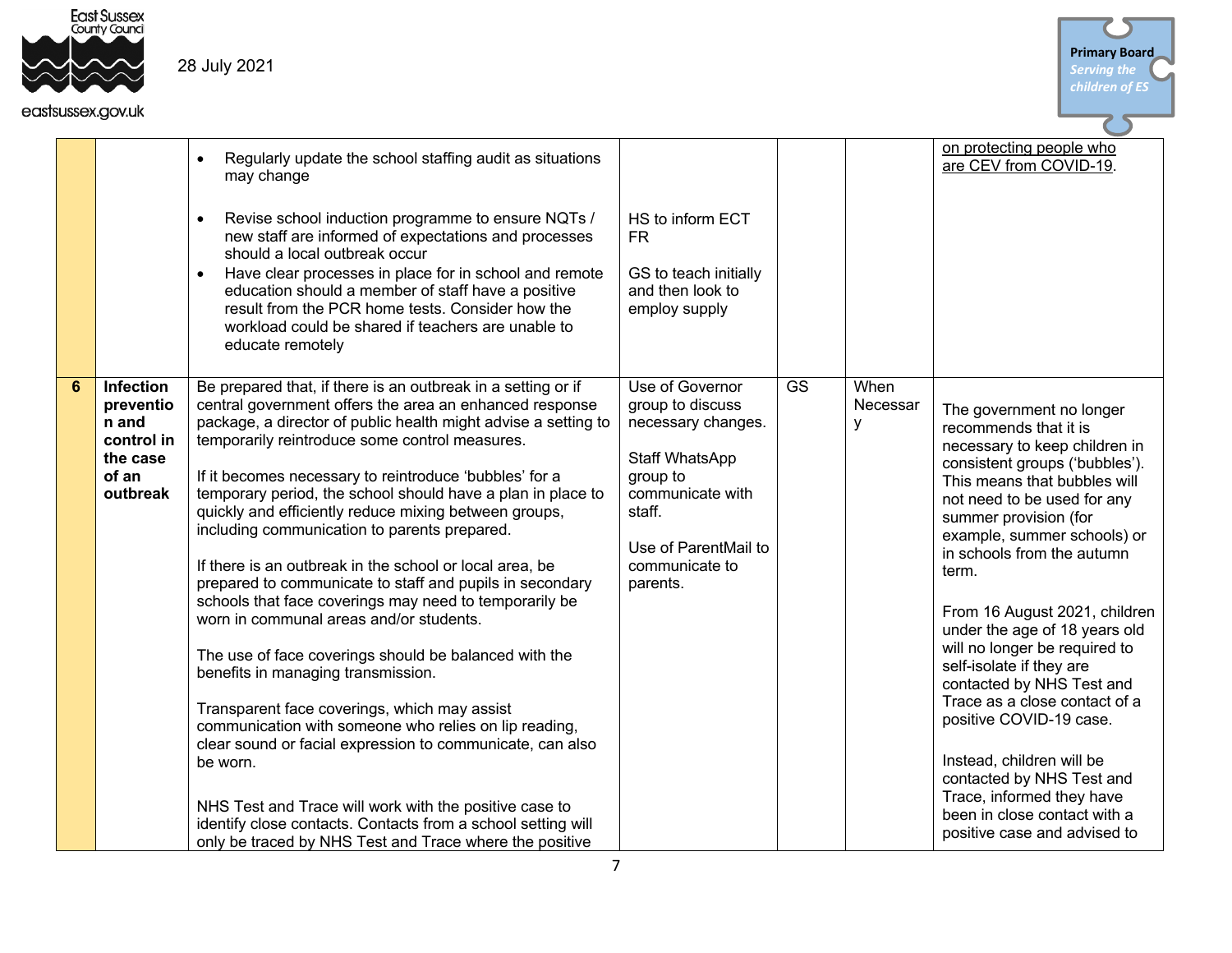



|                |                                                                                          | case specifically identifies the individual as being a close<br>contact. Ensure the staff are prepared to advise parents that<br>children under the age of 18 years old will no longer be<br>required to self-isolate if they are contacted by NHS Test<br>and Trace as a close contact of a positive COVID-19 case.<br>However, they should be encouraged to take a PCR test if<br>advised to do so. |                                         |                            |                 | take a PCR test. We would<br>encourage all individuals to<br>take a PCR test if advised to<br>do so. |
|----------------|------------------------------------------------------------------------------------------|-------------------------------------------------------------------------------------------------------------------------------------------------------------------------------------------------------------------------------------------------------------------------------------------------------------------------------------------------------------------------------------------------------|-----------------------------------------|----------------------------|-----------------|------------------------------------------------------------------------------------------------------|
|                |                                                                                          | Be prepared to take action in case schools are advised to<br>limit residential educational visits - communication should<br>be quickly sent to parents and any insurance investigated                                                                                                                                                                                                                 |                                         |                            |                 |                                                                                                      |
|                |                                                                                          | Be prepared to take action if the school is advised to limit<br>open days, transition or taster days by discussing in<br>advance how this will be communicated, when and by<br>whom.                                                                                                                                                                                                                  |                                         |                            |                 |                                                                                                      |
|                |                                                                                          | Be prepared to take action if the school is advised to limit<br>parental attendance in settlings or performances by<br>discussing in advance how this will be communicated, when<br>and by whom and if there are alternative ways to share the<br>experience with parents and carers.                                                                                                                 |                                         |                            |                 |                                                                                                      |
|                |                                                                                          | If a parent or carer insists on a pupil with symptoms<br>attending your school, you can take the decision to refuse<br>the pupil if, in your reasonable judgement, it is necessary to<br>protect other pupils and staff from possible infection with<br>COVID-19. Your decision would need to be carefully<br>considered in light of all the circumstances and current<br>public health advice.       |                                         |                            |                 |                                                                                                      |
| $\overline{7}$ | Communi<br>cating<br>with<br><b>External</b><br>contracto<br>rs in the<br>event of<br>an | If the school closes, contact any external contractors who<br>will be affected:<br>Contact the school meal service provider (if<br>$\bullet$<br>appropriate)<br>Contact fruit provider (if appropriate)<br>Contact milk provider (if appropriate)<br>$\bullet$<br>Contact regular visitors (as appropriate)<br>$\bullet$                                                                              | GS to work on this<br>with HC, LS ad ED | GS an<br>suppor<br>t staff | As<br>necessary |                                                                                                      |
|                | outbreak                                                                                 |                                                                                                                                                                                                                                                                                                                                                                                                       |                                         |                            |                 |                                                                                                      |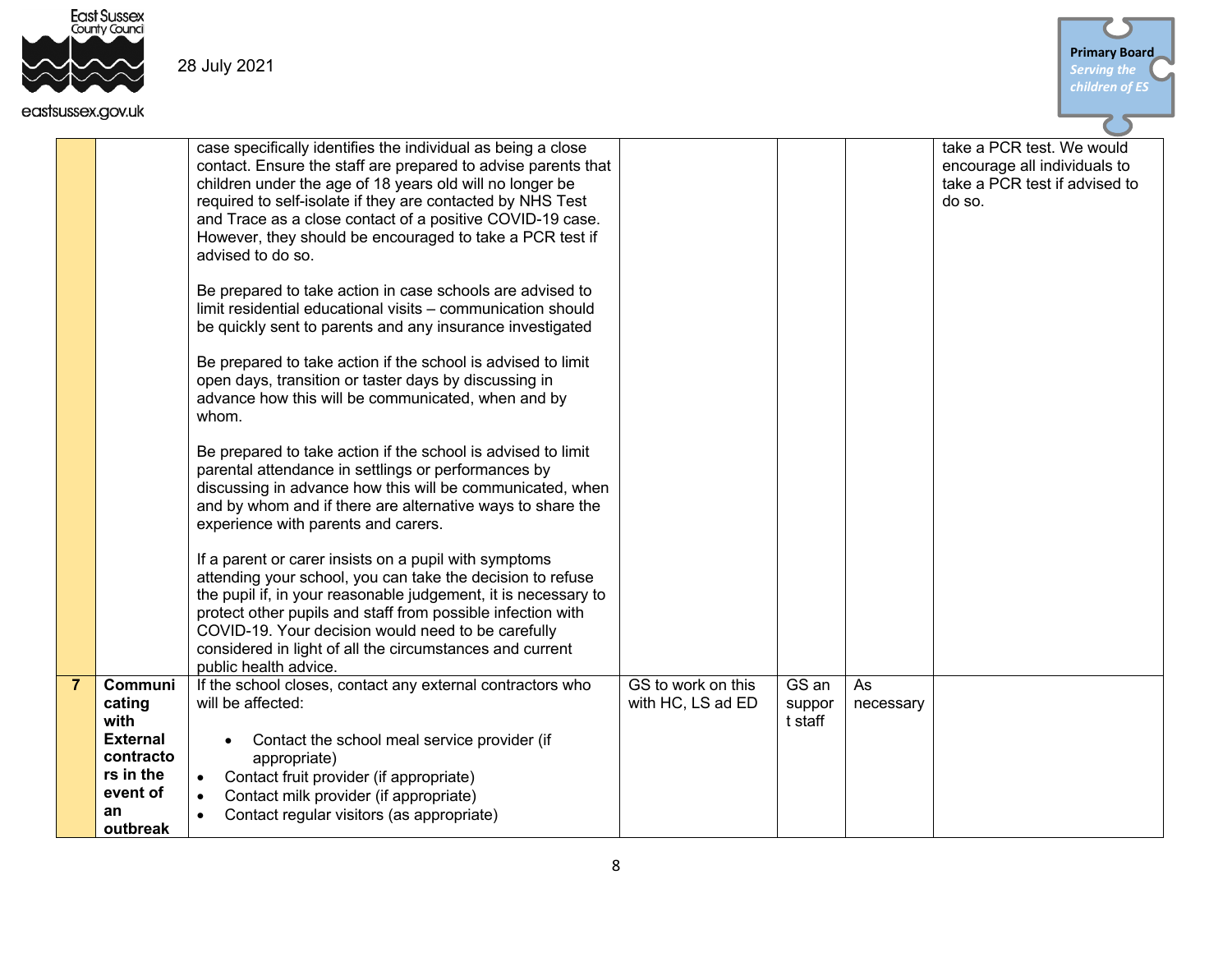

#### eastsussex.gov.uk



|   | SUSSEX.UOV.UK          |                                                                                                                                                                                                                                                                                                                                                                                                                                                                                                                                                                                                                                          |                                                                                                                                                              |                                      |                   |                                                                                                                                                                     |
|---|------------------------|------------------------------------------------------------------------------------------------------------------------------------------------------------------------------------------------------------------------------------------------------------------------------------------------------------------------------------------------------------------------------------------------------------------------------------------------------------------------------------------------------------------------------------------------------------------------------------------------------------------------------------------|--------------------------------------------------------------------------------------------------------------------------------------------------------------|--------------------------------------|-------------------|---------------------------------------------------------------------------------------------------------------------------------------------------------------------|
|   |                        | Contact transport providers (if appropriate – ensuring<br>adherence to latest DfE guidance re transport)<br>Update governors accordingly<br>There may be individuals working in schools, such as<br>supply staff, where when asked to self-isolate, are unable to<br>work from home and will lose income as a result of self-<br>isolating.<br>These individuals may be entitled to a Test and Trace<br>Support Payment of £500, payable as a lump sum from<br>local authorities, to ensure they are able to play their part in                                                                                                          |                                                                                                                                                              |                                      |                   |                                                                                                                                                                     |
|   |                        | controlling the virus by isolating at home.                                                                                                                                                                                                                                                                                                                                                                                                                                                                                                                                                                                              |                                                                                                                                                              |                                      |                   |                                                                                                                                                                     |
| 8 | <b>School</b><br>meals | Ensure you continue to provide meal options for all pupils<br>who are in school. Meals should be available free of charge<br>to all infant pupils and pupils who are eligible for benefits-<br>related free school meals who are in school.<br>Continue to provide free school meal support to pupils who<br>are eligible for benefits related free school meals and who<br>are not attending school. Extra funding will be provided to<br>support schools to provide food parcels or meals to eligible<br>children. Where schools cannot offer food parcels or use<br>local solutions, the national voucher scheme will be in<br>place. | Good relationship<br>with cook and<br>Chartwells.<br>Food parcels to be<br>delivered to<br>vulnerable children<br>as per last<br>lockdown. Gs to<br>deliver. | GS<br>and<br>Chartw<br>ells<br>staff | When<br>necessary | Should no changes be<br>recommended then ensure<br>that the school continues to<br>follow the guidance on<br>supporting children eligible for<br>free schools meals |
|   |                        | Families in need of support during school holidays should<br>contact their local authority in order to access help through<br>the Covid Winter Grant Scheme.                                                                                                                                                                                                                                                                                                                                                                                                                                                                             |                                                                                                                                                              |                                      |                   |                                                                                                                                                                     |

### **A2: Curriculum planning**

| <b>Action</b>              | <b>Comments for consideration</b>               | <b>Issues due to the</b><br>context of our<br>school | Lead | <b>Date</b><br><b>Deadline</b> | <b>Guidance</b>             |
|----------------------------|-------------------------------------------------|------------------------------------------------------|------|--------------------------------|-----------------------------|
| <b>Review school plans</b> | Consider options to ensure teachers are able to | Use of Oak National                                  | GS.  | When                           |                             |
| for immediate remote       | manage a workload comprising live and remote    | Academy.                                             |      | necessary                      | The expectations for remote |
| learning provision         | teaching if a small number of pupils need to    |                                                      |      |                                | education are set out in    |
| should an outbreak         | isolate                                         |                                                      |      |                                | the schools coronavirus     |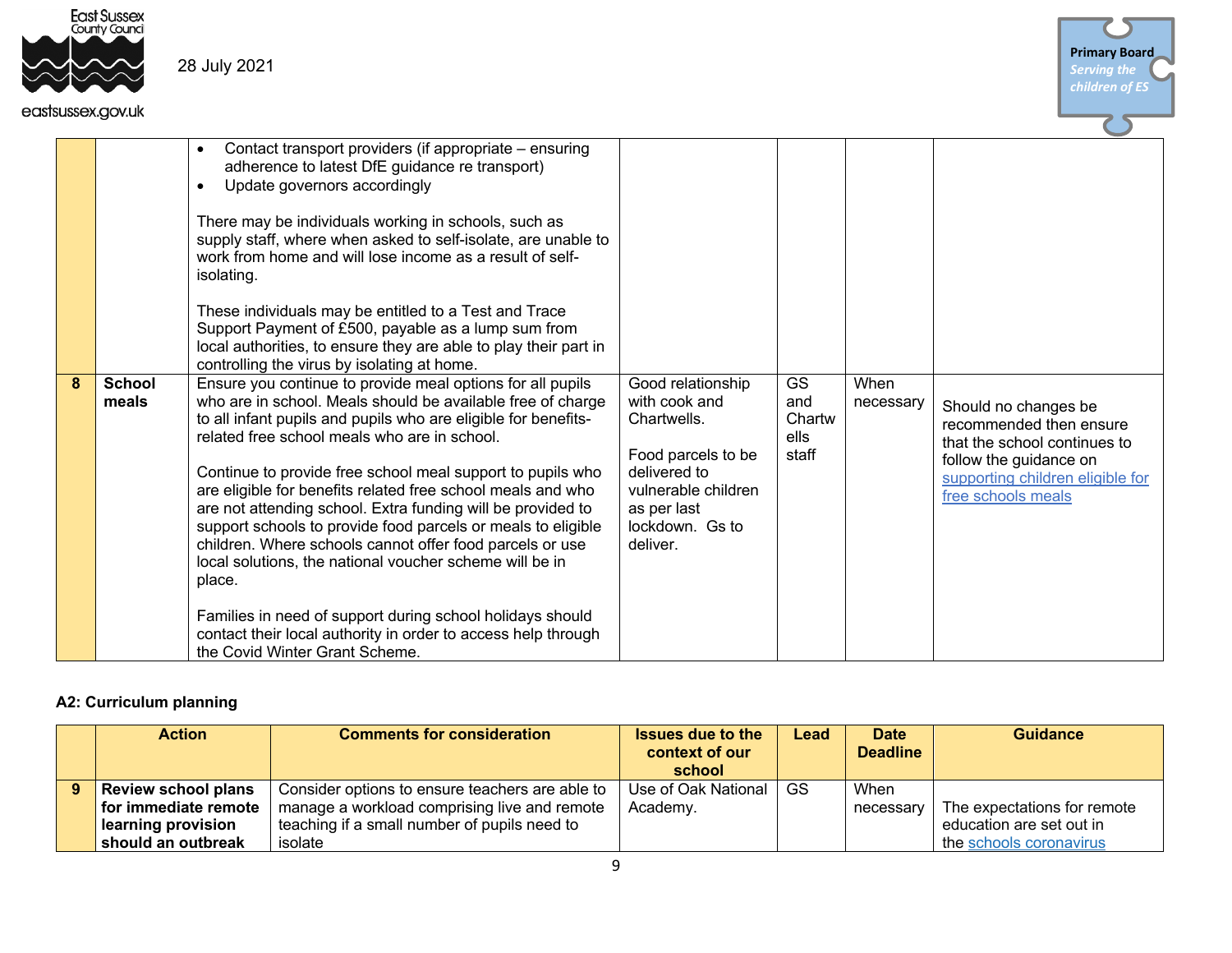



| lead to a school<br>closure | Share amongst staff what has worked well so<br>far so that this process can be fine-tuned or<br>continued<br>In developing these contingency plans, schools<br>should:<br>use a curriculum sequence that allows<br>$\bullet$<br>access to high-quality online and offline<br>resources and teaching videos and that<br>is linked to the school's curriculum<br>expectations<br>give access to high quality remote<br>$\bullet$<br>education resources<br>select the online tools that will be<br>consistently used across the school in<br>order to allow interaction, assessment<br>and feedback and make sure staff are<br>trained in their use<br>provide printed resources, such as<br>$\bullet$<br>textbooks and workbooks, for pupils<br>who do not have suitable online access<br>recognise that younger pupils and some<br>pupils with SEND may not be able to<br>access remote education without adult<br>support and so schools should work<br>with families to deliver a broad and<br>ambitious curriculum. so that pupils with<br>SEND can successfully access remote<br>education alongside their peers.<br>Agree these principles with governors and then<br>share any outline plans / expectations with staff,<br>parents and pupils. | If a lockdown, plan<br>would be to<br>continue with the<br>curriculum as<br>planned.<br>ICT equipment<br>currently stored in<br>ICT suite ready to<br>re-lend. | (COVID-19) operational<br>guidance. Further support and<br>information for teachers and<br>leaders can be found on Get<br>help with remote education. |
|-----------------------------|------------------------------------------------------------------------------------------------------------------------------------------------------------------------------------------------------------------------------------------------------------------------------------------------------------------------------------------------------------------------------------------------------------------------------------------------------------------------------------------------------------------------------------------------------------------------------------------------------------------------------------------------------------------------------------------------------------------------------------------------------------------------------------------------------------------------------------------------------------------------------------------------------------------------------------------------------------------------------------------------------------------------------------------------------------------------------------------------------------------------------------------------------------------------------------------------------------------------------------------------------|----------------------------------------------------------------------------------------------------------------------------------------------------------------|-------------------------------------------------------------------------------------------------------------------------------------------------------|
|                             | Provision of hard copy resources for pupils who<br>don't have IT access                                                                                                                                                                                                                                                                                                                                                                                                                                                                                                                                                                                                                                                                                                                                                                                                                                                                                                                                                                                                                                                                                                                                                                              |                                                                                                                                                                |                                                                                                                                                       |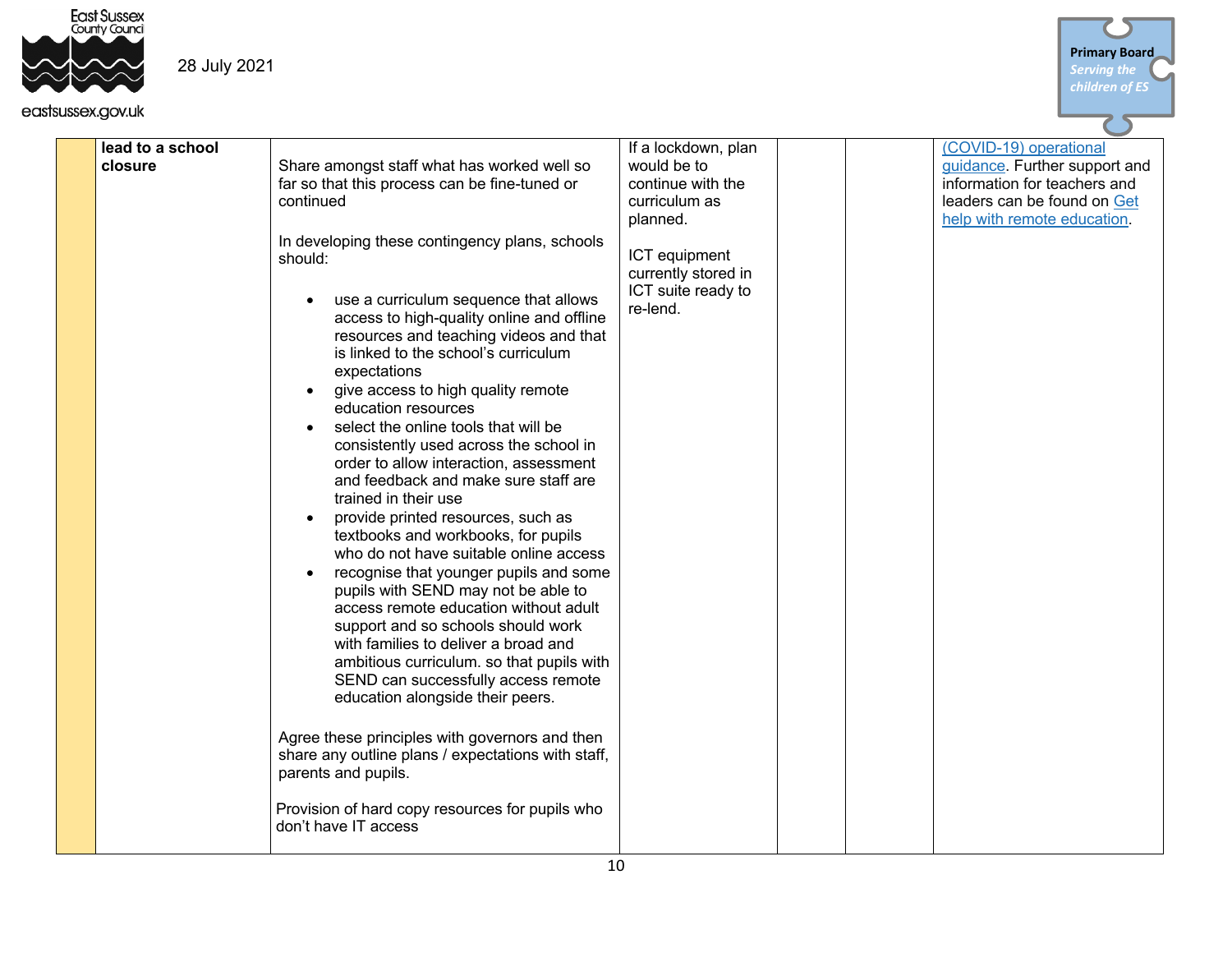



|    |                                                                                                          | Review DfE guidance: Get help with technology<br>during coronavirus                                                                                                                                                                                                                                                                                                                                                                                                                                                                                                                                                                                                                                                                                                                                                                                                                                                                                                                                                                                                                                                                                                 |                                                                                                                                              |                        |                |  |
|----|----------------------------------------------------------------------------------------------------------|---------------------------------------------------------------------------------------------------------------------------------------------------------------------------------------------------------------------------------------------------------------------------------------------------------------------------------------------------------------------------------------------------------------------------------------------------------------------------------------------------------------------------------------------------------------------------------------------------------------------------------------------------------------------------------------------------------------------------------------------------------------------------------------------------------------------------------------------------------------------------------------------------------------------------------------------------------------------------------------------------------------------------------------------------------------------------------------------------------------------------------------------------------------------|----------------------------------------------------------------------------------------------------------------------------------------------|------------------------|----------------|--|
|    |                                                                                                          |                                                                                                                                                                                                                                                                                                                                                                                                                                                                                                                                                                                                                                                                                                                                                                                                                                                                                                                                                                                                                                                                                                                                                                     |                                                                                                                                              |                        |                |  |
| 10 | <b>Planning to reduce</b><br>pupil, staff and<br>parental anxiety in<br>the case of further<br>outbreaks | Be aware that the level of anxiety and trauma<br>that some may feel may be more severe than<br>September and this may worsen if further<br>outbreaks and restrictions occur<br>Identify any newly vulnerable pupils who may<br>need support if they are required to work from<br>home<br>Share the 'Every interaction matters' webinar<br>with staff<br>Work with school nurses, where they are in<br>place, to ensure delivery of the healthy child<br>programme (which includes immunisation)<br>Reflect on how well the school managed<br>wellbeing calls and check ins for pupils during<br>the previous lockdowns and be prepared to<br>continue in the case of further outbreaks and<br>closures<br>NHS mental health services have remained<br>open, and schools should still refer to their local<br>NHS children and young people's mental health<br>service.<br>DfE, Public Health England and NHS England<br>have also recorded a free webinar for school<br>and college staff which sets out how they can<br>support their pupils and students. A recording of<br>this is available here: View webinar<br>Ensure teachers know they can access the free | MHEW workshops<br>(x6) planned for<br>class 4 and 5 in<br>term 1.<br>Staff look out for<br>each other and<br>encouraged to<br>share concerns | GS<br>and<br>Gov<br>GC | From<br>2/9/21 |  |
|    |                                                                                                          | MindEd learning platform for professionals,                                                                                                                                                                                                                                                                                                                                                                                                                                                                                                                                                                                                                                                                                                                                                                                                                                                                                                                                                                                                                                                                                                                         |                                                                                                                                              |                        |                |  |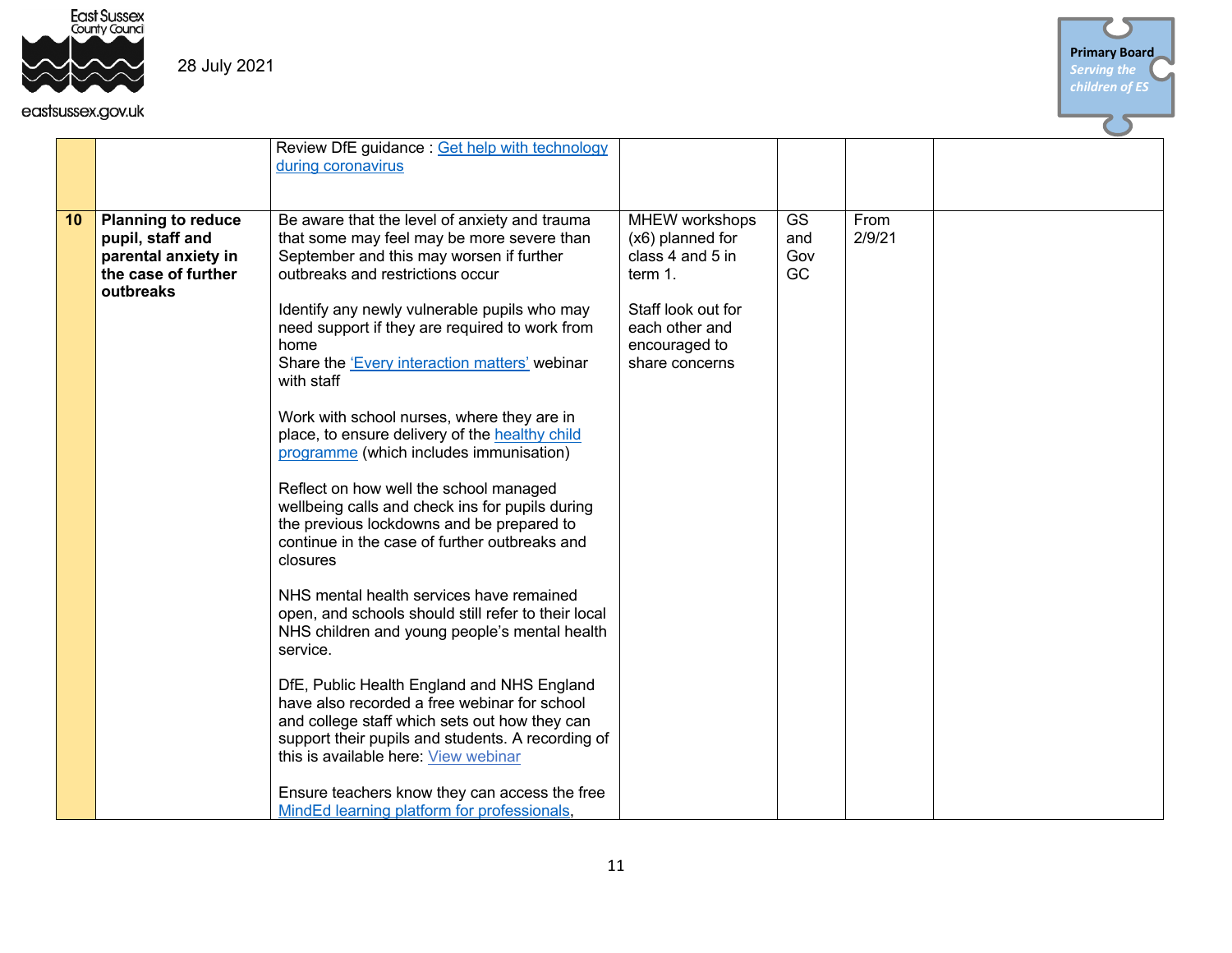



|    | isussex.gov.uk                                    |                                                                                                                                                                                                                                                                                                                                                                                                                                                                                                                                                                                                                                                                                                                                                                                                                                                                                                                                                                                                                                                                                                                                                        |                         |              |                |                                                                                                                        |
|----|---------------------------------------------------|--------------------------------------------------------------------------------------------------------------------------------------------------------------------------------------------------------------------------------------------------------------------------------------------------------------------------------------------------------------------------------------------------------------------------------------------------------------------------------------------------------------------------------------------------------------------------------------------------------------------------------------------------------------------------------------------------------------------------------------------------------------------------------------------------------------------------------------------------------------------------------------------------------------------------------------------------------------------------------------------------------------------------------------------------------------------------------------------------------------------------------------------------------|-------------------------|--------------|----------------|------------------------------------------------------------------------------------------------------------------------|
|    |                                                   | which contains materials on peer support,<br>stress, fear and trauma, and bereavement.                                                                                                                                                                                                                                                                                                                                                                                                                                                                                                                                                                                                                                                                                                                                                                                                                                                                                                                                                                                                                                                                 |                         |              |                |                                                                                                                        |
|    |                                                   | Remind teachers that MindEd have developed a<br>coronavirus (COVID-19) staff resilience hub<br>with advice and tips for frontline staff.                                                                                                                                                                                                                                                                                                                                                                                                                                                                                                                                                                                                                                                                                                                                                                                                                                                                                                                                                                                                               |                         |              |                |                                                                                                                        |
|    |                                                   | Public Health England have produced guidance<br>for parents and carers on supporting children<br>and young people's mental health and<br>wellbeing. This includes key actions they can<br>take to support their child or young person's<br>mental health and wellbeing during the<br>pandemic                                                                                                                                                                                                                                                                                                                                                                                                                                                                                                                                                                                                                                                                                                                                                                                                                                                          |                         |              |                |                                                                                                                        |
| 11 | <b>Maintaining accurate</b><br>attendance records | Schools should continue to record attendance in<br>the register. Schools should follow up on<br>absences of the pupils who are expected to be<br>in school but where a parent wishes for their<br>child to be absent, we expect schools to<br>authorise the absence during a national<br>lockdown period. Absence will not be penalised.<br>Parents whose work is critical to the coronavirus<br>(COVID-19) and EU transition response include<br>those who work in health and social care and in<br>other key sectors. Children with at least one<br>parent or carer who is a critical worker can go to<br>school if required. This includes parents who<br>may be working from home. Parents should try<br>to keep their children at home if possible.<br>In the case of further closures, schools should<br>speak to parents and carers to identify who<br>needs to go to school. If it proves necessary,<br>schools can ask for simple evidence that the<br>parent in question is a critical worker, such as<br>their work ID badge or pay slip. Parents and<br>carers who are critical workers should keep<br>their children at home if they can. | As per normal<br>times! | GS<br>and LS | From<br>2/9/21 | Addendum: recording<br>attendance in relation to<br>coronavirus (COVID-19)<br>during the 2020 to 2021<br>academic year |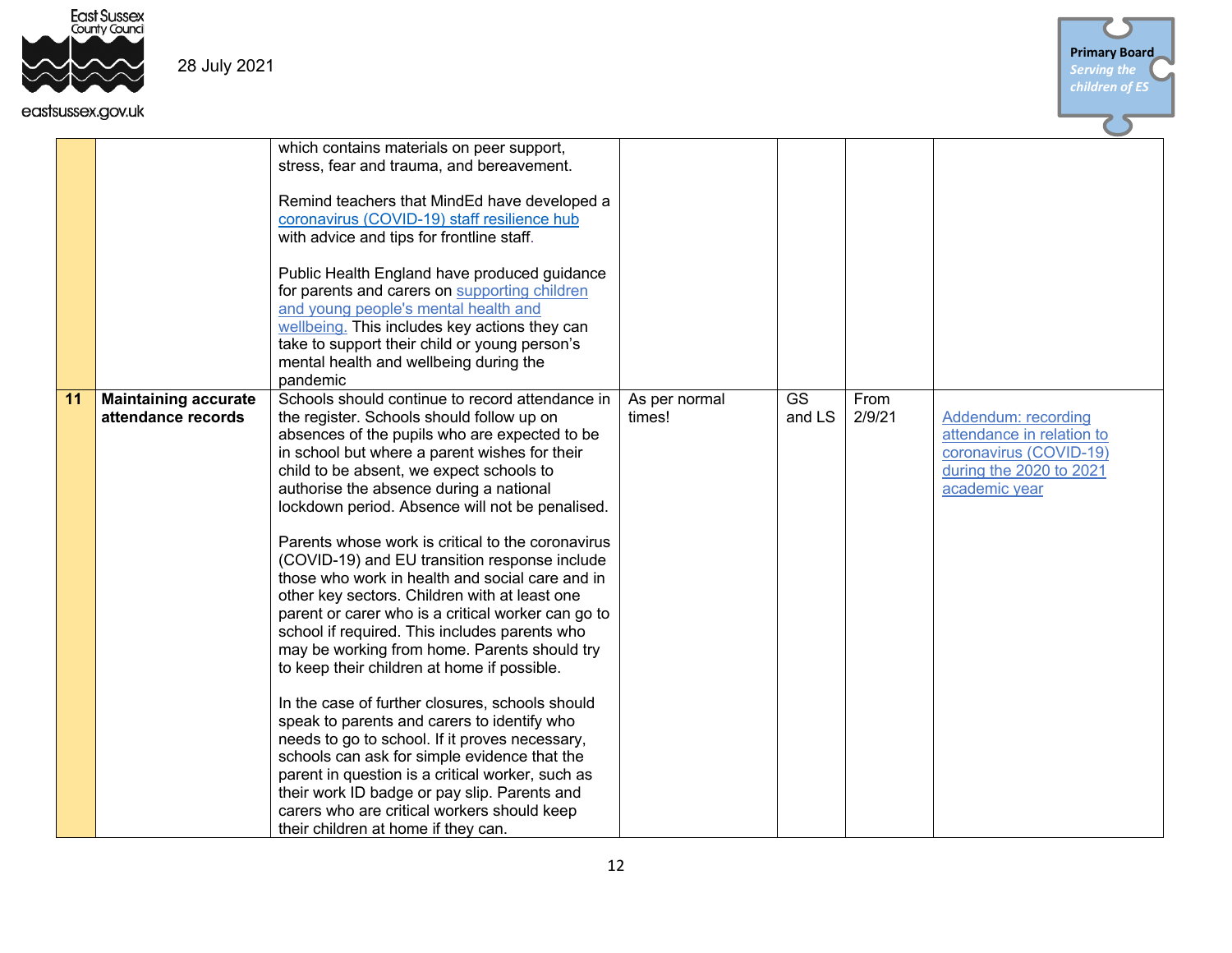

#### eastsussex.gov.uk

| <b>Primary Board</b><br><b>Serving the</b> |
|--------------------------------------------|
| children of ES                             |
|                                            |

| Vulnerable children and young people who have<br>not attended their setting following the<br>introduction of national restrictions can revisit<br>that decision at any point in time and parents,<br>carers and young people should talk to their<br>education setting and social worker (if they have<br>one) if they wish to do so. Education settings<br>should also continue to encourage vulnerable<br>children to attend and review whether there are<br>other children and young people who might be<br>newly vulnerable and benefit from on-site<br>attendance.<br>The Department expects schools to grant<br>applications for leave of absence given the<br>exceptional circumstances.<br>Review any attendance updates should there<br>be school closures |  |
|---------------------------------------------------------------------------------------------------------------------------------------------------------------------------------------------------------------------------------------------------------------------------------------------------------------------------------------------------------------------------------------------------------------------------------------------------------------------------------------------------------------------------------------------------------------------------------------------------------------------------------------------------------------------------------------------------------------------------------------------------------------------|--|
|---------------------------------------------------------------------------------------------------------------------------------------------------------------------------------------------------------------------------------------------------------------------------------------------------------------------------------------------------------------------------------------------------------------------------------------------------------------------------------------------------------------------------------------------------------------------------------------------------------------------------------------------------------------------------------------------------------------------------------------------------------------------|--|

#### **B: Health and Safety**

|    | <b>Action</b>                                       | <b>Comments for consideration</b>                                                                                                                                                                                                                                                                                                                                                                      | <b>Issues due to the</b><br>context of our<br>school                                   | Lead      | <b>Date</b><br><b>Deadline</b> | <b>Guidance</b>                                                                                                                                                                                                                       |
|----|-----------------------------------------------------|--------------------------------------------------------------------------------------------------------------------------------------------------------------------------------------------------------------------------------------------------------------------------------------------------------------------------------------------------------------------------------------------------------|----------------------------------------------------------------------------------------|-----------|--------------------------------|---------------------------------------------------------------------------------------------------------------------------------------------------------------------------------------------------------------------------------------|
| 12 | <b>Revise risk</b><br>assessment(s) as<br>necessary | Ensure the school's COVID19 Risk<br>Assessment is regularly reviewed and<br>updated to reflect any advice / guidance<br>from the government/PHE.<br>Review and update first aid risk assessment<br>to ensure appropriate provision e.g. number<br>of available first aiders, etc.<br>Review the ESCC model risk assessment<br>for asymptomatic testing of school staff and<br>localise as appropriate. | GS to complete with<br>Governor group and<br>LP.<br>Share at staff<br><b>INSET Day</b> | <b>GS</b> | 2/9/21                         | Actions for schools during the<br><b>Coronavirus Outbreak</b><br>Health and safety advice for<br>schools<br><b>East Sussex model Risk</b><br><b>Assessment (See ESCC</b><br>Schools Message Board)<br>Model first aid risk assessment |
|    |                                                     | The Health and Safety Executive published<br>guidance on first aid during coronavirus                                                                                                                                                                                                                                                                                                                  |                                                                                        |           |                                | is available on the H&S pages<br>on Webshop.                                                                                                                                                                                          |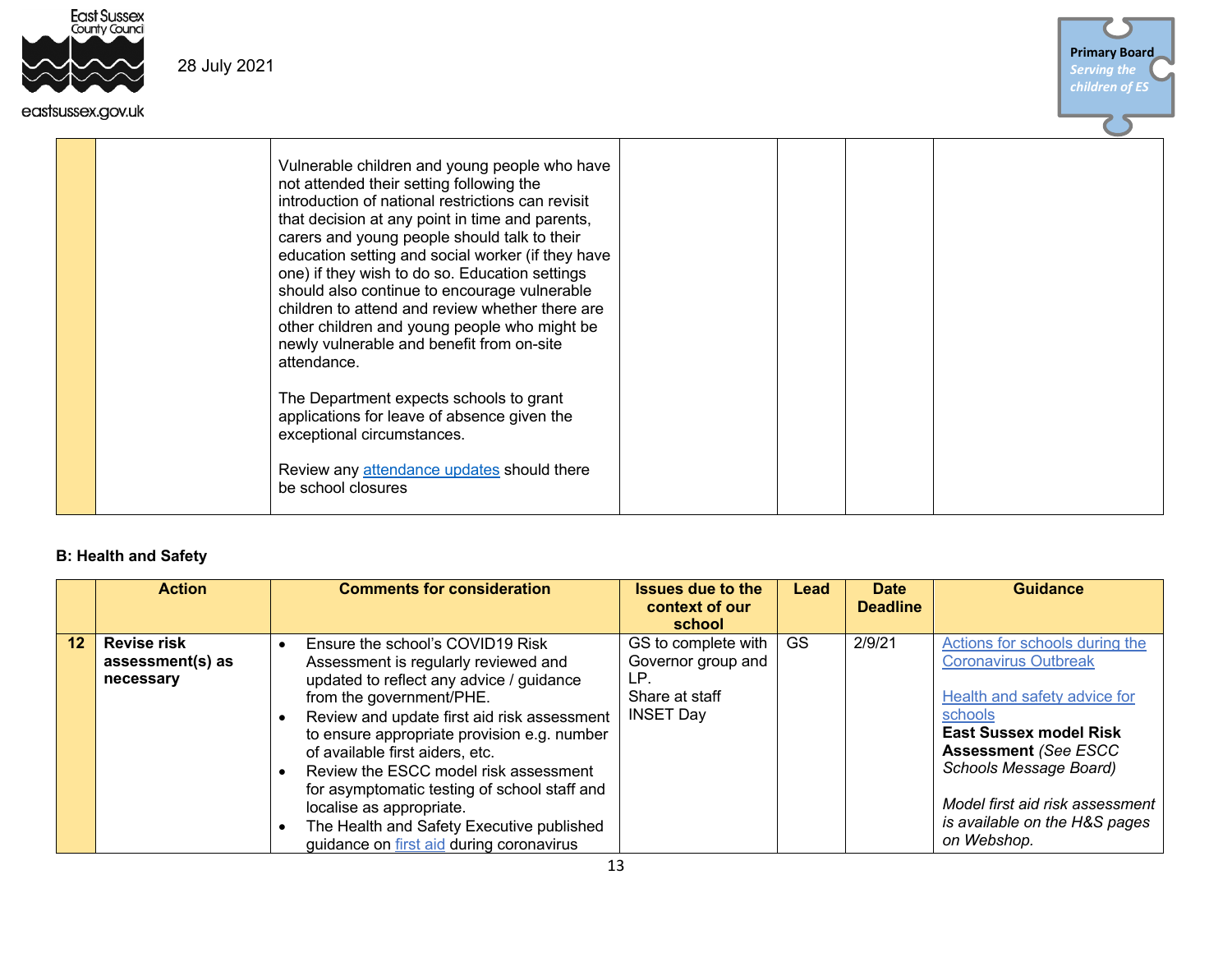

|    |                                                                                                                                   |           | which will support local risk assessments<br>and provides guidance for first aiders<br>Ensure that measures being put in place<br>are explained to staff and involve staff in the<br>process to support wellbeing                                                                                                                                                                                                                                                                                                                                                                                                                                                                                                                                                                                                                                                                                                                                                                                                                                                                                                                                                                                                                                                                                                                                                                               |                                                                                                               |                     |        |                                                                                                                                                                                                                  |
|----|-----------------------------------------------------------------------------------------------------------------------------------|-----------|-------------------------------------------------------------------------------------------------------------------------------------------------------------------------------------------------------------------------------------------------------------------------------------------------------------------------------------------------------------------------------------------------------------------------------------------------------------------------------------------------------------------------------------------------------------------------------------------------------------------------------------------------------------------------------------------------------------------------------------------------------------------------------------------------------------------------------------------------------------------------------------------------------------------------------------------------------------------------------------------------------------------------------------------------------------------------------------------------------------------------------------------------------------------------------------------------------------------------------------------------------------------------------------------------------------------------------------------------------------------------------------------------|---------------------------------------------------------------------------------------------------------------|---------------------|--------|------------------------------------------------------------------------------------------------------------------------------------------------------------------------------------------------------------------|
| 13 | <b>Site</b><br>Prepare the site for re-<br>opening as well as for<br>future partial or full<br>closure at the direction<br>of PHE | $\bullet$ | Re-establish suitably accessible information<br>and posters for parents/carers/visitors in<br>welcome areas. E.g. Government<br>guidelines<br>School must ensure that there is access to<br>drinking water and facilities for hand<br>washing and/or access to hand sanitiser<br>Contact contractors and inform them of the<br>closure details and any arrangements on<br>site including social distancing.<br>Confirm that alternative providers have the<br>appropriate safety arrangements in place in<br>relation to Covid-19 for any pupils<br>attending.<br>Agree arrangements for ensuring that<br>statutory checks continue e.g. legionella,<br>fire etc.<br>Before the school fully re-opens after a<br>closure, review whether there is a need to<br>recommission all systems before the full<br>opening, as would normally be done after a<br>long holiday period. This includes gas,<br>heating, water supply, mechanical and<br>electrical systems, and catering equipment.<br>Before the school fully re-opens after a<br>closure, check all systems are fully working<br>and operating as normal, especially<br>buildings which have been unoccupied.<br>Before the school fully re-opens after a<br>closure, check your fire safety systems<br>including making sure: your fire alarm<br>system and emergency lights are<br>operational, and all fire doors are<br>operational. | JL to complete<br>checks at the start<br>of term. Reports to<br>GS.<br>LS to ensure front<br>office is ready. | JL and<br><b>LS</b> | 2/9/21 | Schools coronavirus<br>operational guidance<br>Good ventilation is essential at<br>all times in classrooms and<br>particularly during this period.<br><b>HSE guidance on ventilation</b><br>and air conditioning |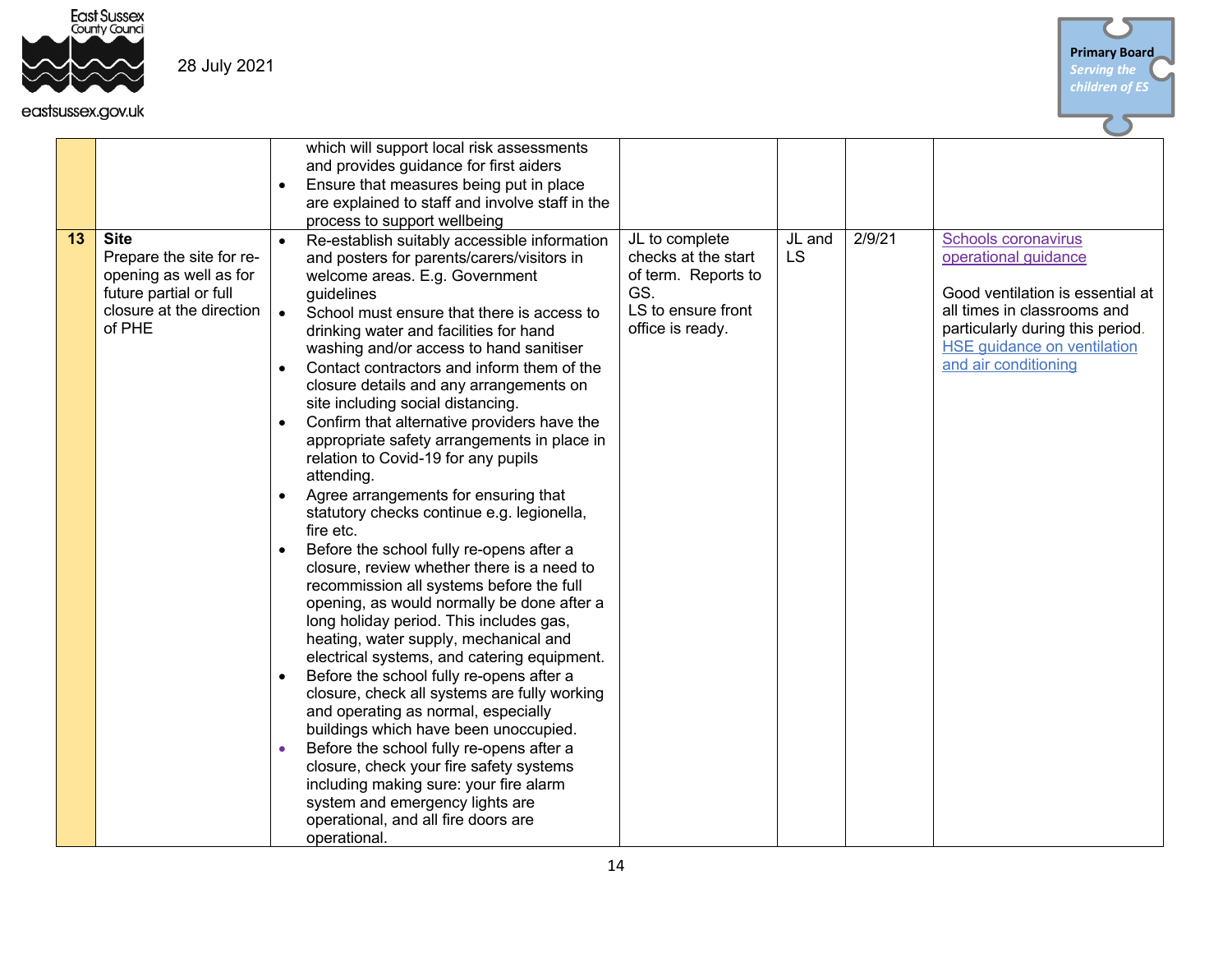

### **B4: Safeguarding**

|    | <b>Action</b>                                                       | <b>Comments for consideration</b>                                                                                                                                                                                                                                                                                                                                                                                                                                                                                                                                                                                                                                                                                                                                                                                                                                                                                                                                                                                                                                                                                                                                                                                                            | <b>Issues due to the</b>                                                                                                                                         | Lead                          | <b>Date</b>     | <b>Guidance</b>                                                                                                            |
|----|---------------------------------------------------------------------|----------------------------------------------------------------------------------------------------------------------------------------------------------------------------------------------------------------------------------------------------------------------------------------------------------------------------------------------------------------------------------------------------------------------------------------------------------------------------------------------------------------------------------------------------------------------------------------------------------------------------------------------------------------------------------------------------------------------------------------------------------------------------------------------------------------------------------------------------------------------------------------------------------------------------------------------------------------------------------------------------------------------------------------------------------------------------------------------------------------------------------------------------------------------------------------------------------------------------------------------|------------------------------------------------------------------------------------------------------------------------------------------------------------------|-------------------------------|-----------------|----------------------------------------------------------------------------------------------------------------------------|
|    |                                                                     |                                                                                                                                                                                                                                                                                                                                                                                                                                                                                                                                                                                                                                                                                                                                                                                                                                                                                                                                                                                                                                                                                                                                                                                                                                              | context of our                                                                                                                                                   |                               | <b>Deadline</b> |                                                                                                                            |
| 14 | Safeguarding<br>(including online<br>safety) during the<br>outbreak | Review the child protection policy so that it<br>$\bullet$<br>reflects the updated guidance<br>Ensure adherence to statutory duties as<br>$\bullet$<br>outlined in KCSIE 2020<br>Update Code of Conduct for staff to include<br>$\bullet$<br>COVID-19 issues<br>Ensure suitably trained people are onsite<br>$\bullet$<br>Review online safety considerations in and<br>$\bullet$<br>out of school<br>Ask visitors to assess themselves in terms<br>$\bullet$<br>of having any symptoms of COVID-19<br>before coming into the school<br>Ensure that record keeping is up to date<br>$\bullet$<br>particularly where children have not been in<br>school, or where they have attended other<br>settings.<br>It is expected that schools will have a trained<br>DSL (or deputy) available on site. However, it is<br>recognised that for some schools there may be<br>operational challenges to this. In such cases,<br>there are two options to consider:<br>• a trained DSL (or deputy) from the school can<br>be available to be contacted via phone or online<br>video, for example working from home<br>• sharing trained DSLs (or deputies) with other<br>schools (who should be available to be<br>contacted via phone or online video) | school<br>KCSIE Sept 21<br>update at INSET Day<br>If school closure<br>either GS or RB will<br>be on site each day.<br>Also safeguarding<br>link with Framfield. | <b>GS</b><br>and<br><b>RB</b> | From<br>2/9/21  | Schools must have regard to<br>the statutory KCSIE 2020<br>safeguarding guidance,<br>keeping children safe in<br>education |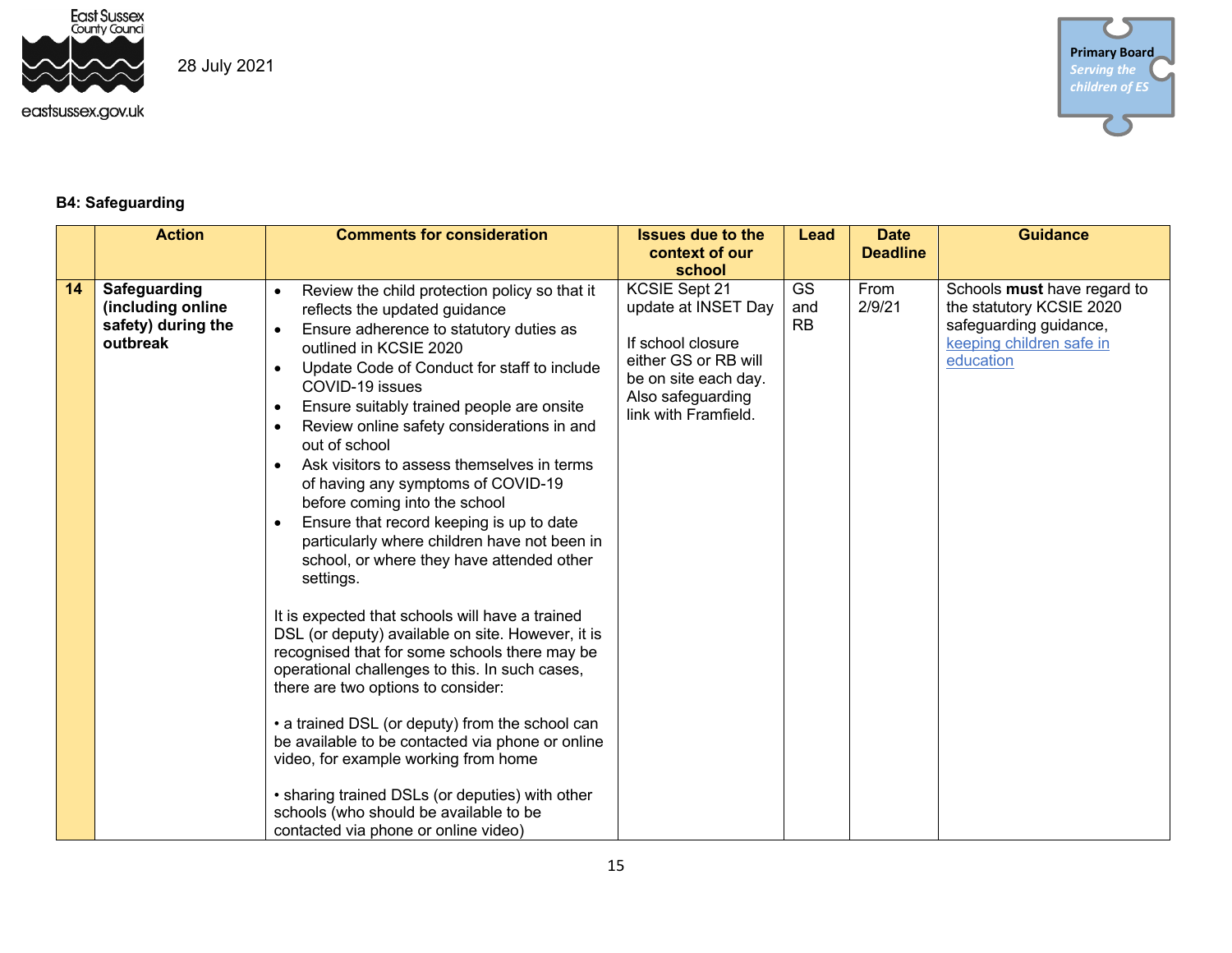



|    |                                                                                                                                                                                                                            | Where a trained DSL (or deputy) is not on site,<br>in addition to one of the above options, a senior<br>leader should take responsibility for co-<br>ordinating safeguarding on site.                                                                                                                                                                                                                                                                                                                                                                                                                                                                                                                                                                                                                                                                                                                                                                                                                                                                                                                                                                                                                                                                                                                                                                                                                                                                             |                                                                                                                                |              |                   |                                                                                                                                                                                                                                                                                                                                                                                                                                                                                                                                                                                                                                                                                                                                         |
|----|----------------------------------------------------------------------------------------------------------------------------------------------------------------------------------------------------------------------------|-------------------------------------------------------------------------------------------------------------------------------------------------------------------------------------------------------------------------------------------------------------------------------------------------------------------------------------------------------------------------------------------------------------------------------------------------------------------------------------------------------------------------------------------------------------------------------------------------------------------------------------------------------------------------------------------------------------------------------------------------------------------------------------------------------------------------------------------------------------------------------------------------------------------------------------------------------------------------------------------------------------------------------------------------------------------------------------------------------------------------------------------------------------------------------------------------------------------------------------------------------------------------------------------------------------------------------------------------------------------------------------------------------------------------------------------------------------------|--------------------------------------------------------------------------------------------------------------------------------|--------------|-------------------|-----------------------------------------------------------------------------------------------------------------------------------------------------------------------------------------------------------------------------------------------------------------------------------------------------------------------------------------------------------------------------------------------------------------------------------------------------------------------------------------------------------------------------------------------------------------------------------------------------------------------------------------------------------------------------------------------------------------------------------------|
| 15 | <b>Support for</b><br>vulnerable families<br>and members of the<br>community at higher<br>risk<br>Plan support<br>packages for these<br>families in order to<br>help alleviate<br>heightened anxiety<br>during an outbreak | Regular telephone calls to families<br>$\bullet$<br>Individual support plans around the family of<br>$\bullet$<br>vulnerable pupils, working alongside other<br>agencies as appropriate.<br>Continue to work in partnership with local<br>BAME and/or faith communities to reinforce<br>individual and household risk reduction<br>strategies relevant to the school community<br>Decide which member(s) of staff will be the<br>single point of contact for parents and<br>communicate this to parents.<br>Update the website as applicable.<br>$\bullet$<br>Brief staff to be alert to signs of poor<br>$\bullet$<br>welfare, poor mental health or neglect that<br>may escalate during any additional school<br>closures and agree referral route to DSL<br>team.<br>If vulnerable children and young people do not<br>attend, schools should:<br>• work together with the local authority and<br>social worker (where applicable) to follow up<br>with the parent or carer to explore the reason for<br>absence, discussing their concerns using<br>supporting guidance considering the child's<br>circumstances and their best interests<br>• work together with the local authority and<br>social worker (where applicable) and other<br>relevant partners to encourage the child or<br>young person to attend educational provision,<br>particularly where the social worker agrees that<br>the child or young person's attendance would be<br>appropriate | As pre previous<br>lockdowns etc.<br>GS to make<br>phonecalls to<br>families and SL to<br>phone vulnerable<br>families weekly. | <b>GS SL</b> | When<br>necessary | TES article on how to support<br>disadvantaged families:<br>https://www.tes.com/news/coro<br>navirus-6-ways-support-<br>disadvantaged-families<br><b>ISEND</b> guidance: (Supporting<br>Pupils with SEND to return to<br>School)<br>https://czone-<br>backoffice.azurewebsites.net/<br>media/6329/supporting-pupils-<br>with-send-to-return-to-<br>school.pdf<br>PHE's review of the impact of<br>Covid-19 on BAME groups<br>identified "There is an<br>association between belonging<br>to some ethnic groups and the<br>likelihood of testing positive<br>and dying with COVID-19"<br>"Longstanding inequalities<br>have been exacerbated by<br>COVID-19"<br><b>BAMEed's resources</b><br>https://www.bameednetwork.c<br>om/resources |